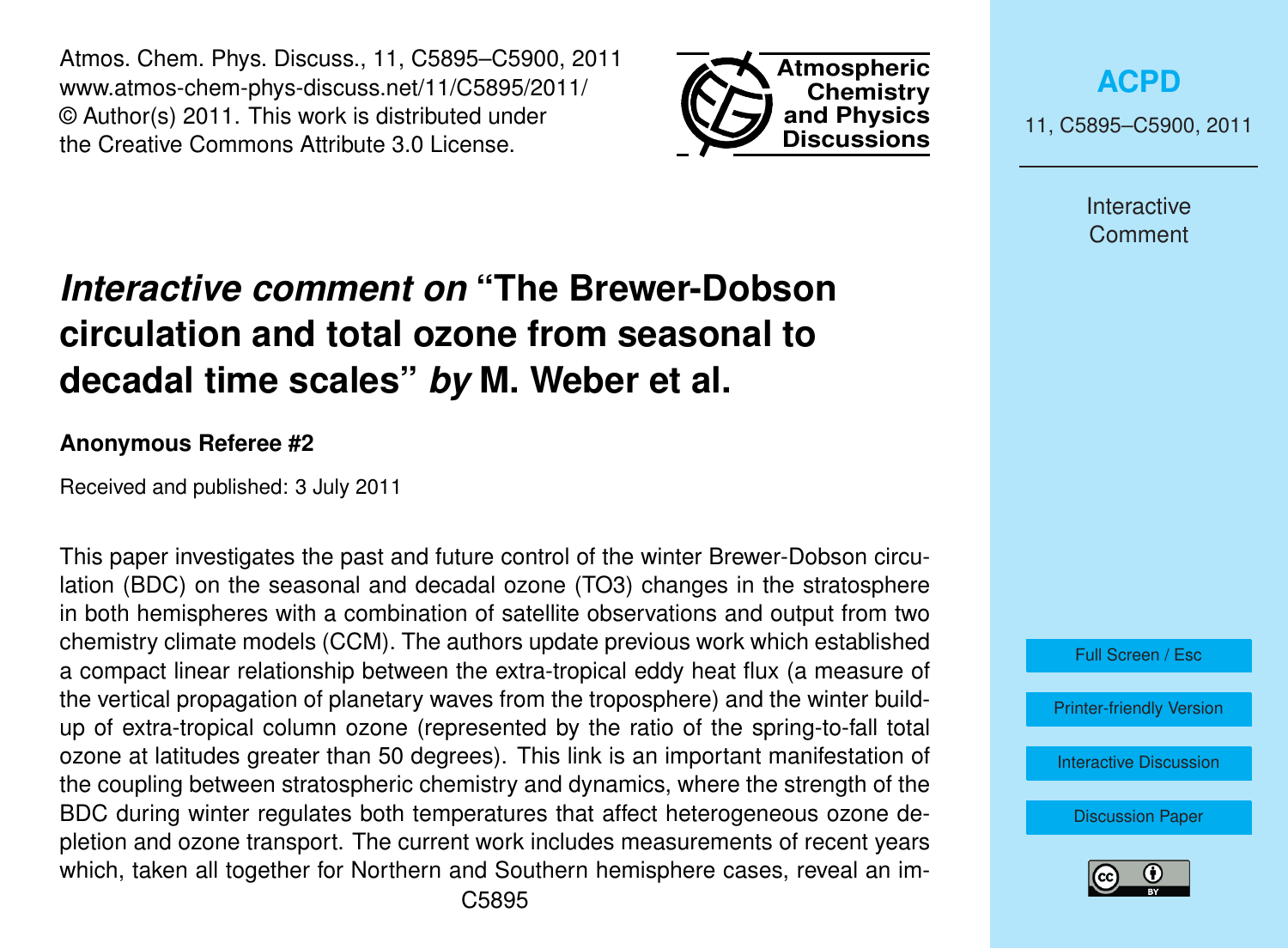pressive consistency in this relationship. The authors also look at the seasonality of the correlation between the ozone build-up in various latitude bands and the extra-tropical EP-flux change which points to a transition zone at 40-50 degrees for the ozone variation shaped by the tropical upwelling and poleward downwelling. Finally this study shows the ability of two chemistry climate models to reproduce the above connection and how it is projected by mid-21st century under increased green-house gas (GHG) emissions and expected halogen loading. An upward shift in the heat flux vs ozone build-up regression line is foreseen by both models, indicating an ozone recovery towards 2050. Interestingly, the simulations show an overall positive tendency in the heat flux (also observed in the last 2 decades), implying higher ozone abundances, although the modelled inter-annual variability of the BDC is large, suggesting periods of severe polar ozone losses.

This knowledge of the EP-flux and stratospheric ozone link is not new as it is being studied for the last decade, chiefly through the ground-breaking work of Salby and coworkers (cited in the manuscript). The current study complements nicely the existing knowledge by updating and invigorating this linear connection and revealing aspects of the chemical dynamical coupling and its possible future pathway. The manuscript is clearly written, the analysis is solid and the presentation satisfactory. It deserves publication to ACP given that the following specific comments are dealt with.

#### Specific Comments

1. The study is based on two main variables, total ozone and eddy heat flux, taken from various satellite and re-analyses products respectively, but it uses them selectively (and in different periods) in the figures. This needs to be justified (or modified, if possible):

a) For the inter-annual 1980-2009 time-series in figures 2 and 3 the MOD, GSG and OMI datasets are used for the March (N.H.) and October (S.H.) ozone and the ERA-40, ERA-Interim and NCEP re-analyses for EP-flux. In figure 4 the linear relationship between ozone and BDC strength is populated with the years from 1996 to 2010 using

### **[ACPD](http://www.atmos-chem-phys-discuss.net)**

11, C5895–C5900, 2011

Interactive **Comment** 

Full Screen / Esc

[Printer-friendly Version](http://www.atmos-chem-phys-discuss.net/11/C5895/2011/acpd-11-C5895-2011-print.pdf)

[Interactive Discussion](http://www.atmos-chem-phys-discuss.net/11/13829/2011/acpd-11-13829-2011-discussion.html)

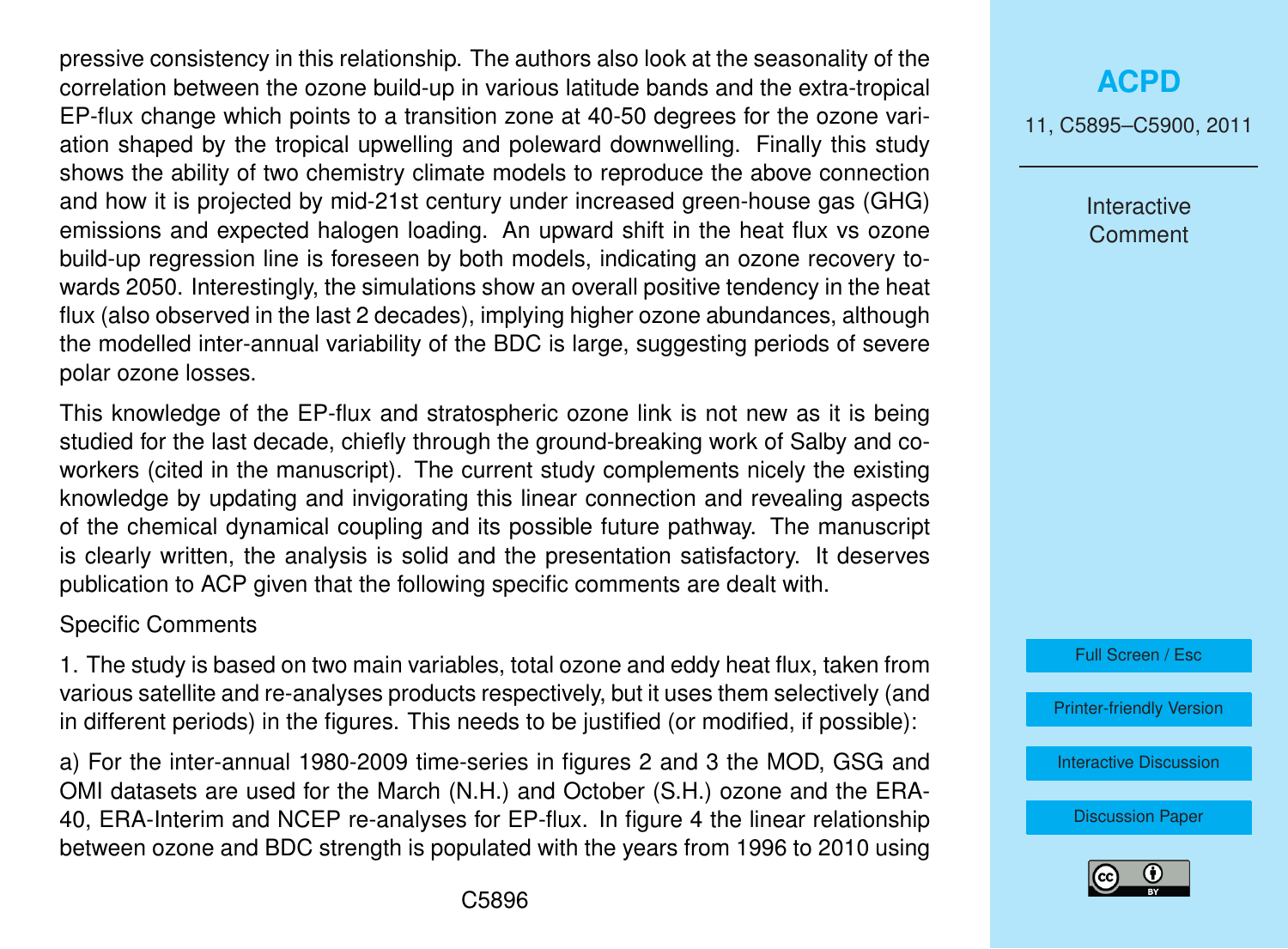only the GSG ozone and the ERA-Interim heat flux. I understand that 1996-2010 is the period of the GSG ozone data availability which the main author has excellently validated and exploited in the past (Weber et al., 2003;2005) and it starts late enough to include the large N.H. ozone losses. I am wondering if it would be worth including in this figure data points prior to 1996 by using MOD ozone and ERA-40 heat flux. The inconsistency of the suggested dataset blend should be small (as figures 2 and 3 already reveal) and it would be more than compensated by the confirmation of the compact link of ozone vs heat flux for years with smaller halogen loading and effect on ozone, especially in the Northern Hemisphere. It would be very interesting to see how this relation holds then. Ideally I would like to see a new figure 4 (and then figures 9 and 10 could be easily modified too with more observational points) or if not possible at least discussed and justified the reason it's not done.

b) Similar considerations hold for figure 11 with the EP-flux centennial time-series. The use of NCEP only, needs to be justified. Also the choice of the periods for the regression "trend" lines should be clarified, what is the context that the 1980-2010 period serves (and the comparison with the 1960-2050 model ones)? A blend of ERA-40, Era-Interim and NCEP can cover a much longer period (1960-2010, = 50 years) already looked at in figures 9 and 10 (with the 1960-1985 vs the other two periods). Then, a 50-year regression line could be also fit in the model output to test the CCM simulations. The model runs include all known external forcings and, ideally, should replicate the past observed long-term trend in the BDC strength. Trend estimations are very sensitive to the number and choice of years. If the authors would like to to keep the 1980-2010 period for the observed heat flux (then they should argue about it and the use of a particular re-analysis must be justified) they should also do the same for the modelled ones (perhaps with two periods, one to coincide with any past/present period until 2010 from the observations and one thereafter for the future from now).

2. I would disagree with the two statements in:

Section 6: "... it is clear that the 30-yr satellite data record is still comparatively short for

11, C5895–C5900, 2011

Interactive **Comment** 

Full Screen / Esc

[Printer-friendly Version](http://www.atmos-chem-phys-discuss.net/11/C5895/2011/acpd-11-C5895-2011-print.pdf)

[Interactive Discussion](http://www.atmos-chem-phys-discuss.net/11/13829/2011/acpd-11-13829-2011-discussion.html)

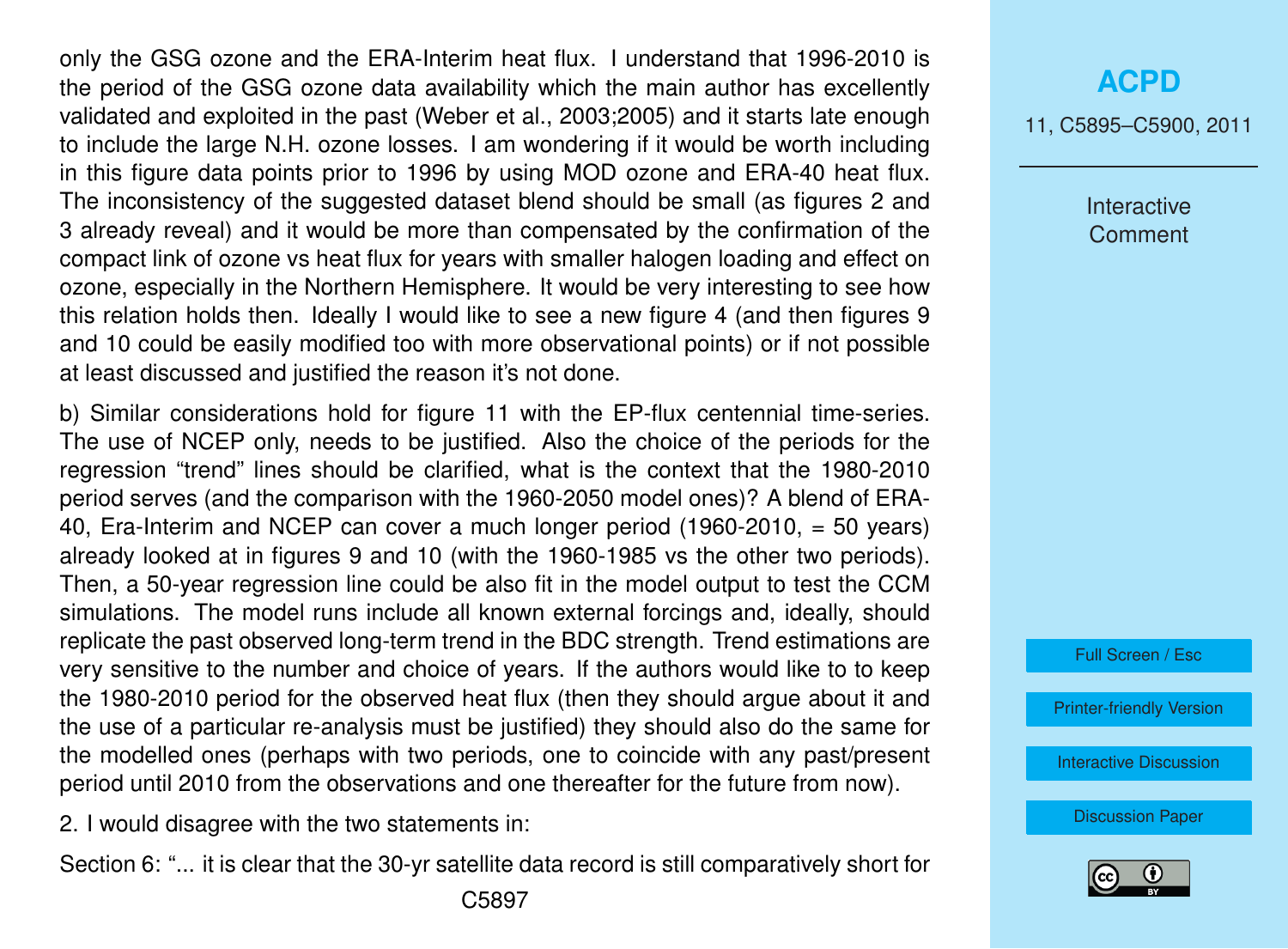a complete disentangling of long-term changes in ozone columns due to atmospheric dynamics and halogen changes" and

Conclusion: "When attributing processes to the current total ozone trends, it is diïň Ccult to clearly separate chemical and dynamical contributions (Kiesewetter et al., 2010b), which is understandable from the fact that both processes are closely coupled as shown in this study"

The recent study "Salby, M., E. Titova, and L. Deschamps (2011), Rebound of Antarctic ozone, Geophys. Res. Lett., 38, L09702, doi:10.1029/2011GL047266", using the BDC concept, has simply and neatly separated the contribution of dynamics and quantified that of halogens for the Antarctic ozone depletion and recovery. The above two statements must take into account this Salby et al. (2011) work. In addition, regarding the shortness of the 30-year period, there is also the 45-year long WOUDC dataset (already used in figure 1 for the N.H. mid-latitude ozone time-series).

3. Section 5, page 13839, line 28 onwards: "A possible explanation is the breakup of the polar vortex and the removal of the polar transport barrier that mixes or dilutes polar air into middle latitudes and to the subtropics (e.g., Knudsen and Grooß, 2000; Ajtic et al., 2004; Fioletov and Shepherd, 2005)". The possible cause should be the one mentioned here although it should be true nearer the middle latitudes rather than the subtropics; all the cited work does not look of this effect at latitudes lower than 30 degrees. Another relevant reference here is the "Hadjinicolaou, P., Pyle, J.A., 2004, The impact of arctic ozone depletion on northern middle latitudes: Interannual variability and dynamical control. Journal of Atmospheric Chemistry 47(1), 25-43 " which explicitly connects polar dilution to EP-flux (their figure 8) and demonstrates the effect of dilution on the subtropics, with ozone depletion reaching beyond 30 degrees, especially in the S.H. (their figure 1).

Other minor/technical comments

4. page 13831, lines 4-5: could remove comma after "meteorology" and insert comma

**[ACPD](http://www.atmos-chem-phys-discuss.net)**

11, C5895–C5900, 2011

Interactive **Comment** 

Full Screen / Esc

[Printer-friendly Version](http://www.atmos-chem-phys-discuss.net/11/C5895/2011/acpd-11-C5895-2011-print.pdf)

[Interactive Discussion](http://www.atmos-chem-phys-discuss.net/11/13829/2011/acpd-11-13829-2011-discussion.html)

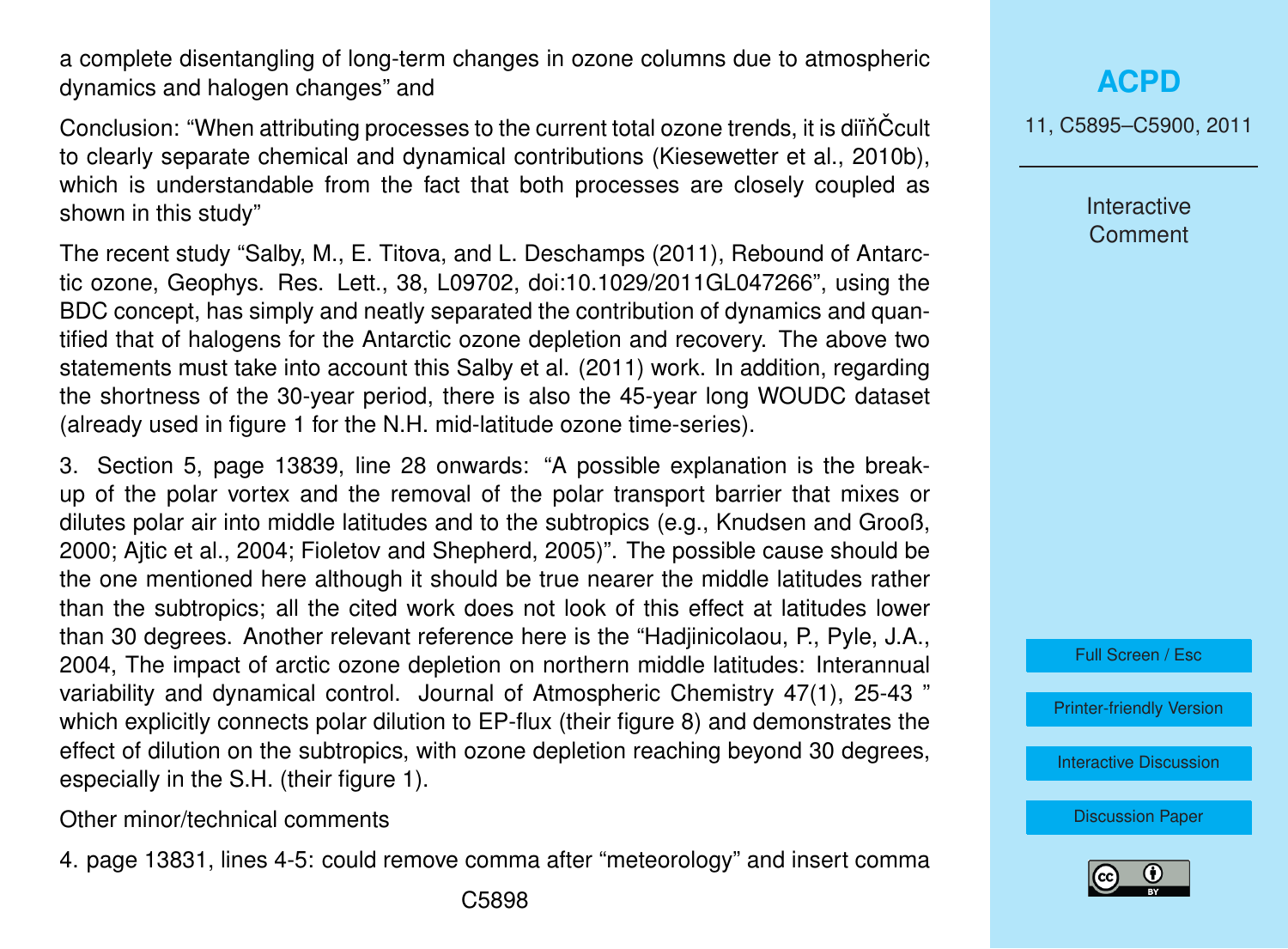after "recently" and "changes".

5. Page 13835, line 24: insert "realistic" before "aerosols"?

6. Page 13835, line 25: are prescribed SST's in the 20th century realistic?

7. Page 13841: overall the EMAC-FUB captures better the seasonal variation of the BDC strength than DLR-E39C-A, which implies that, given that both models have similar physics/climate core (ECHAM 5 and 4), the higher top (0.01 hPa) of EMAC-FUB might contribute to this improved representation compared to the lower top (10hPa) of DLR-E39C-A. Is this a useful comment to add?

8. Page 13842, line 2: replace "coincides" with "coincide"

9. Page 13842, line 5: Clarify what is meant by "under identical meteorological/dynamical conditions" during 1985-2010, figures 2 and 3 show that dynamical conditions, represented by the eddy heat flux, vary substantially in this period.

10. Page 13842, line 9: the clarification ",back to the pre-ozone hole period 1960-1985," can be added after "curves"

11. Page 13842, line 18: Regarding "The largest contribution to the strong increase in NH total ozone in the extratropics since the middle 1990s is due to changes in the stratospheric circulation (Dhomse et al., 2006; Wohltmann et al., 2007; Harris et al., 2008)". The most relevant work to this statement, which chronologically precedes the above studies, is the "Hadjinicolaou, P., J. A. Pyle, and N. R. P. Harris (2005), The recent turnaround in stratospheric ozone over northern middle latitudes: A dynamical modeling perspective, Geophys. Res. Lett., 32, L12821, doi:10.1029/2005GL022476".

12. Page 13843, line 1: "... have not been seen in observations during the satellite era (since 1978) ". This is not deduced from figures 9 and 10 which include only observed data since 1996.

13. Page 13844, line 17: insert "in 2002" after "SH ozone hole".

11, C5895–C5900, 2011

**Interactive Comment** 



[Printer-friendly Version](http://www.atmos-chem-phys-discuss.net/11/C5895/2011/acpd-11-C5895-2011-print.pdf)

[Interactive Discussion](http://www.atmos-chem-phys-discuss.net/11/13829/2011/acpd-11-13829-2011-discussion.html)